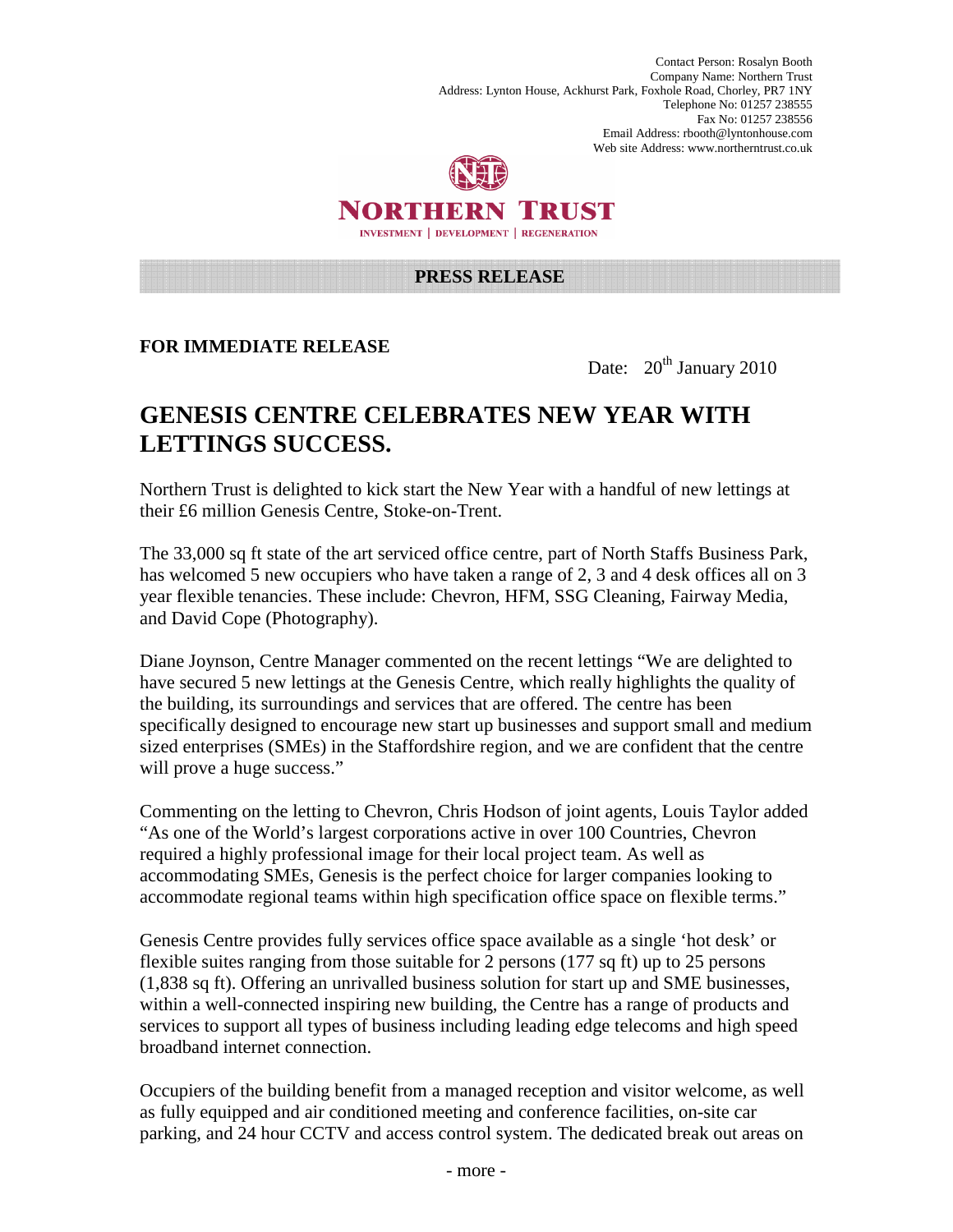each floor provide a more informal meeting area and these are located in the central core to encourage interaction between businesses and individuals within the centre to stimulate growth.

Northern Trust has worked in partnership with Stoke-on-Trent City Council, North Staffordshire Regeneration Partnership, and Advantage West Midlands (AWM) to bring this development to fruition. Regional development agency AWM has provided over 1.5m for North Staffs Business Park. The Government Office for the West Midlands has provided £2.3 million European Regional Development Fund monies for the wider development of Chatterley Valley (phase 1) of which North Staffs Business Park and Genesis Centre are a part.

Genesis Centre has been constructed to a high specification with energy efficiency and environmental considerations key factors in the final design of the centre. Several sustainable features including Ground Source Heat Pumps, Intelligent Lighting Controls and a Sustainable Drainage System have been incorporated in to the building to improve energy efficiency and reduce environmental impact, and as a result of these measures Genesis Centre has achieved an "Excellent" BREEAM rating.

For further information about Genesis Centre please visit the website www.genesiscentre.com or contact the Centre Team on 01782 366000. Alternatively contact the joint agents Daniel & Hulme (01782 213344), Louis Taylor (01782 260222), and Whittle Jones Midlands (0121 523 2929).

- **End –** 

*Notes to Editors:* Press Enquiries to Rosalyn Booth/Jonathan Livesey, Northern Trust, 01257 238555.

## **Northern Trust Co Ltd**

Northern Trust was established in 1962 and is now one of the UK's largest and most successful privately owned property investment, development and land regeneration companies.

Northern Trust's existing property portfolio is in excess of 8 million sq ft of industrial/trade and office parks and has more than 5,000 acres of land under ownership/management throughout the UK. Over 2 million sq ft has now been developed in over 40 locations, and Northern Trust continues to expand through all three areas of its property business.

Northern Trust has extensive experience of working with the public sector, with a large proportion of the portfolio originally acquired from the Regional Development Agencies. In addition, new regeneration/development partnerships have been entered into with various public bodies, to provide regeneration initiatives across the UK and employment premises for both Small and Medium Enterprises and larger occupiers.